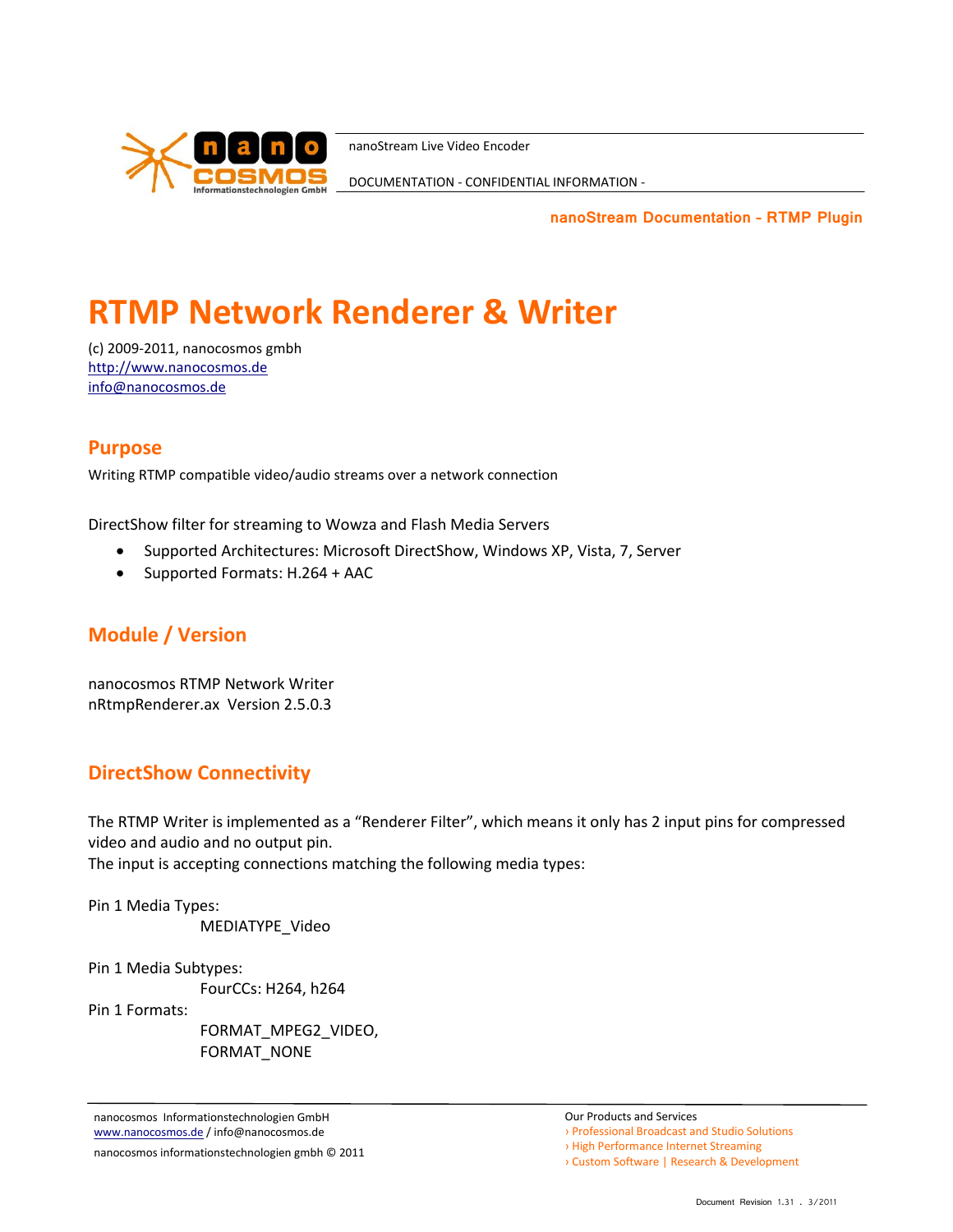

DOCUMENTATION - CONFIDENTIAL INFORMATION -

**nanoStream Documentation - Plugins**

page 2

Pin 2 Major Media Types: MEDIATYPE\_Audio Pin 2 Media Subtypes: MEDIASUBTYPE\_AAC, FourCC: 0x000000FF Pin 2 Formats:

FORMAT\_WaveFormatEx, FORMAT\_NONE

## **Configuration**

The configuration may be set by using either the property page or the COM-Interface IRTMPOptions as declared in header file IRTMPSettings.h .

// Filter Guids // {B4FB59C5-983B-4d96-9204-F8B0E46704EE} DEFINE\_GUID(CLSID\_RTMPSink, 0xb4fb59c5, 0x983b, 0x4d96, 0x92, 0x4, 0xf8, 0xb0, 0xe4, 0x67, 0x4, 0xee);

// Property Page GUID // {EFC673DE-E20E-4699-8331-9522C5DF7A6D} DEFINE\_GUID(CLSID\_RTMPSinkPropPages, 0xefc673de, 0xe20e, 0x4699, 0x83, 0x31, 0x95, 0x22, 0xc5, 0xdf, 0x7a, 0x6d);

// Configuration Interface GUID // IID\_IRTMPOptions interface // {B8AF4593-BE31-449c-8485-3E6D65CBC1FE} DEFINE\_GUID(IID\_IRTMPOptions, 0xb8af4593, 0xbe31, 0x449c, 0x84, 0x85, 0x3e, 0x6d, 0x65, 0xcb, 0xc1, 0xfe)

The streaming url can be set by using standard DirectShow interface IFileSinkFilter .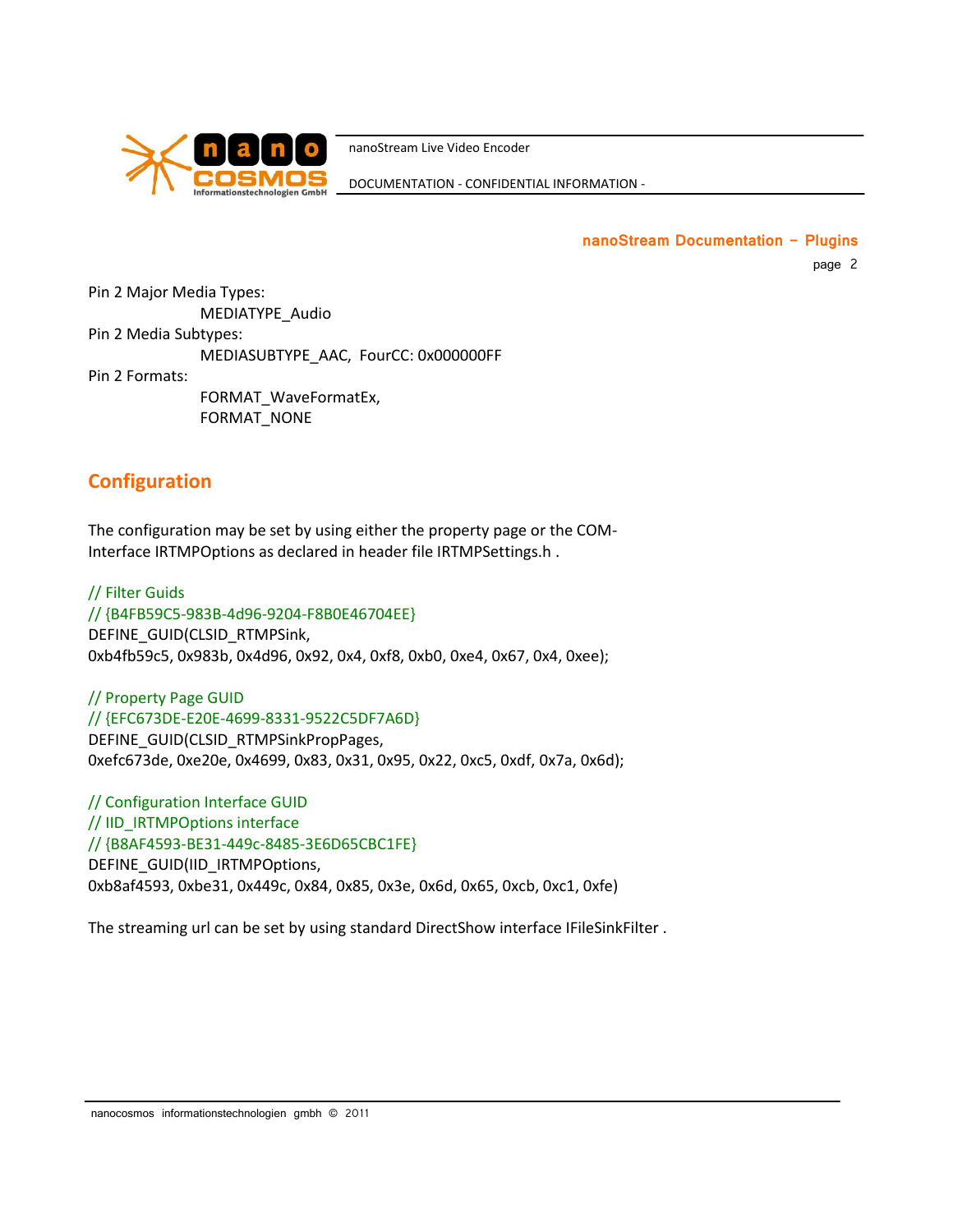

DOCUMENTATION - CONFIDENTIAL INFORMATION -

#### **nanoStream Documentation - Plugins**

page 3

# **Configuration with DirectShow filter property page**

The filter's property page offers a subset of encoding parameters, containing the most important options.

URL formatting: rtmp:// [hostname / IP address]/[application]+[stream name]

for example: rtmp://127.0.0.1/live+myStream

with: IP address: 127.0.0.1 Application name: live, Stream name: myStream

# **Connection Test**

Connect/Disconnect buttons. Allows to connect before starting the graph and disconnect during the streaming (this stops the running graph).

# **RTMP Authentication**

RTMP Authentication expects a user name and a password for unlocking access to the Media Server. This has been verified with Flash Media Server (3.x and 4) and Wowza Media Server (2.x). CDNs are supported on a case-by-case basis. Special tuning as been made for some CDN access (e.g. Limelight).

## **Automatic Reconnection:**

Attempts to restore network connection after n seconds to the server in case of network interrupts. During the reconnect attempts the graph still playing. 0 means no attempts to reconnect to server.

| nanocosmos RTMP Network Writer Properties<br>$\vert x \vert$ |  |  |  |  |  |  |  |
|--------------------------------------------------------------|--|--|--|--|--|--|--|
| RTMP Network Writer Property Page Filter   Video   1   1     |  |  |  |  |  |  |  |
| nanocosmos rtmp sink version 2                               |  |  |  |  |  |  |  |
| tmp://3p0.de/live/my1<br>RTMP url:                           |  |  |  |  |  |  |  |
| Disconnect   Status: Not Connected<br>Connect                |  |  |  |  |  |  |  |
| 262144<br>Output buffer size:<br>bytes                       |  |  |  |  |  |  |  |
| 1450<br>bytes<br>Output packet size:                         |  |  |  |  |  |  |  |
| $\nabla$ Allow B frames<br>□ Live Mode                       |  |  |  |  |  |  |  |
| Write Timecode   TCP No Delay                                |  |  |  |  |  |  |  |
| First Timecode:<br>0                                         |  |  |  |  |  |  |  |
| Embed System Time as Timecode                                |  |  |  |  |  |  |  |
| 131072<br>Socket Buffer Size:<br>bytes                       |  |  |  |  |  |  |  |
| <b>Use Authentication</b>                                    |  |  |  |  |  |  |  |
| Password:<br>Username:                                       |  |  |  |  |  |  |  |
| Reconnect:                                                   |  |  |  |  |  |  |  |
| Interval: 0<br>Attempts: 0                                   |  |  |  |  |  |  |  |
| Statistics:<br>Output Buffer Size:<br>262144                 |  |  |  |  |  |  |  |
| Output Buffer Fillness:<br>Static                            |  |  |  |  |  |  |  |
| Output Bitrate:<br><b>Static</b>                             |  |  |  |  |  |  |  |
| <b>Buffered Audio Packets:</b><br><b>Static</b>              |  |  |  |  |  |  |  |
| <b>Buffered Video Packets:</b><br><b>Static</b>              |  |  |  |  |  |  |  |
| Audio Bitrate:<br><b>Static</b>                              |  |  |  |  |  |  |  |
| Video Bitrate:<br><b>Static</b>                              |  |  |  |  |  |  |  |
|                                                              |  |  |  |  |  |  |  |
| <b>OK</b><br>Close<br>Apply                                  |  |  |  |  |  |  |  |
|                                                              |  |  |  |  |  |  |  |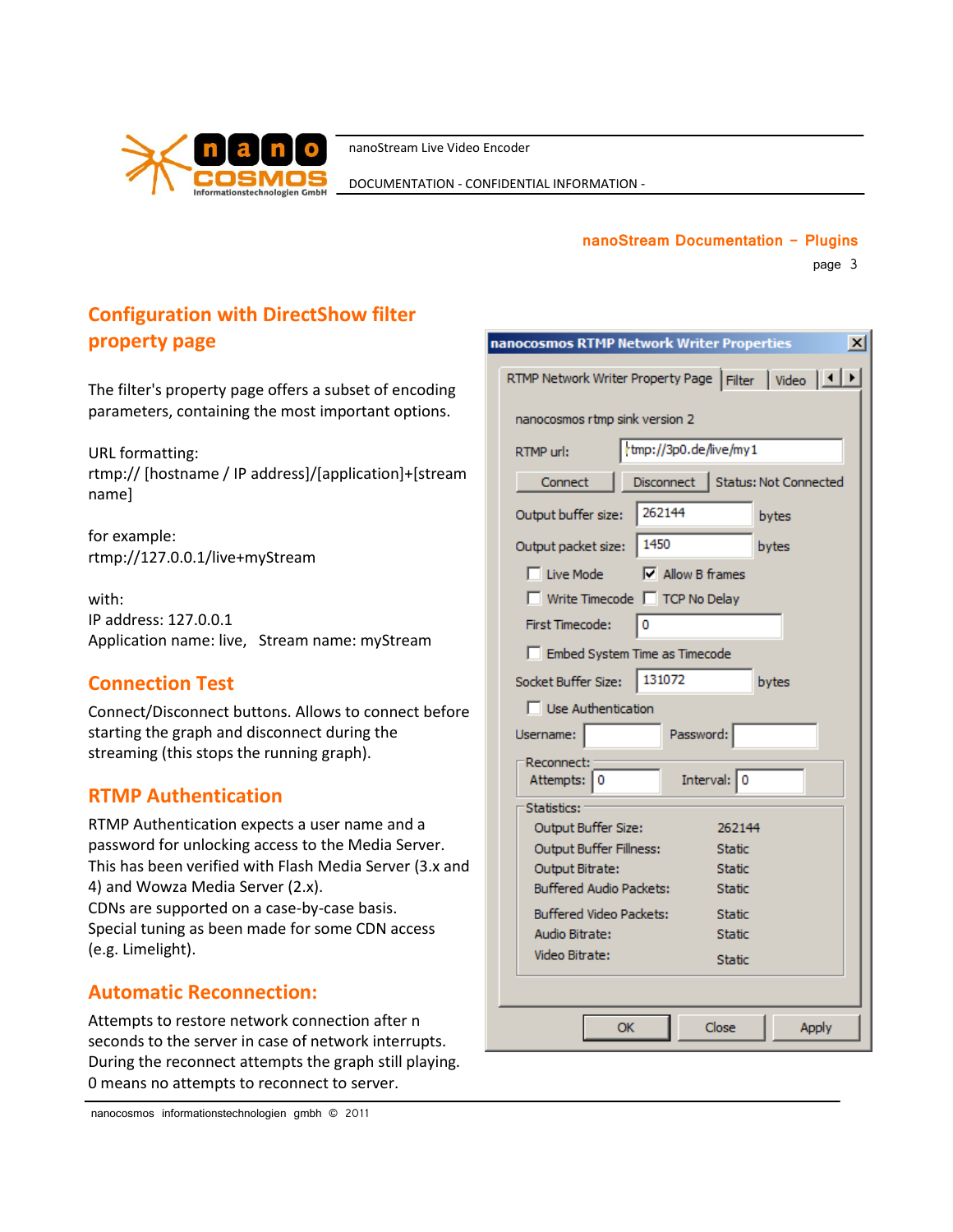

DOCUMENTATION - CONFIDENTIAL INFORMATION -

**nanoStream Documentation - Plugins** page 4

## **Advanced Configuration Options**

The advanced options should be handled carefully. They can severely affect network and streaming performance. Contact support if you want to fine tune any settings.

#### Buffering:

Data Flow: RTMP multiplexed data -> application buffer -> socket buffer -> network.

There are 2 buffer types: - socket buffer size of the network socket buffer, much dependent on the underlying network architecture

- application level buffer (Output Buffer Size, Output packet size), 0=no buffer Affects bandwidth utilization, prevents bitrate changes and puts the sending process to a separate thread.

#### Currently unsupported:

Live Mode: Turns on/off blocking of input pins. (should be off by default) TCP No Delay: activates the TCP\_NODELAY option for TCP transmission ("Nagle Algorithm") Allow B Frames: should be on Reduces the buffer/delay in H.264 Main Profile without B Frames. No effect in Baseline Mode. Timecode Options: sends Time Code in RTMP Meta Data